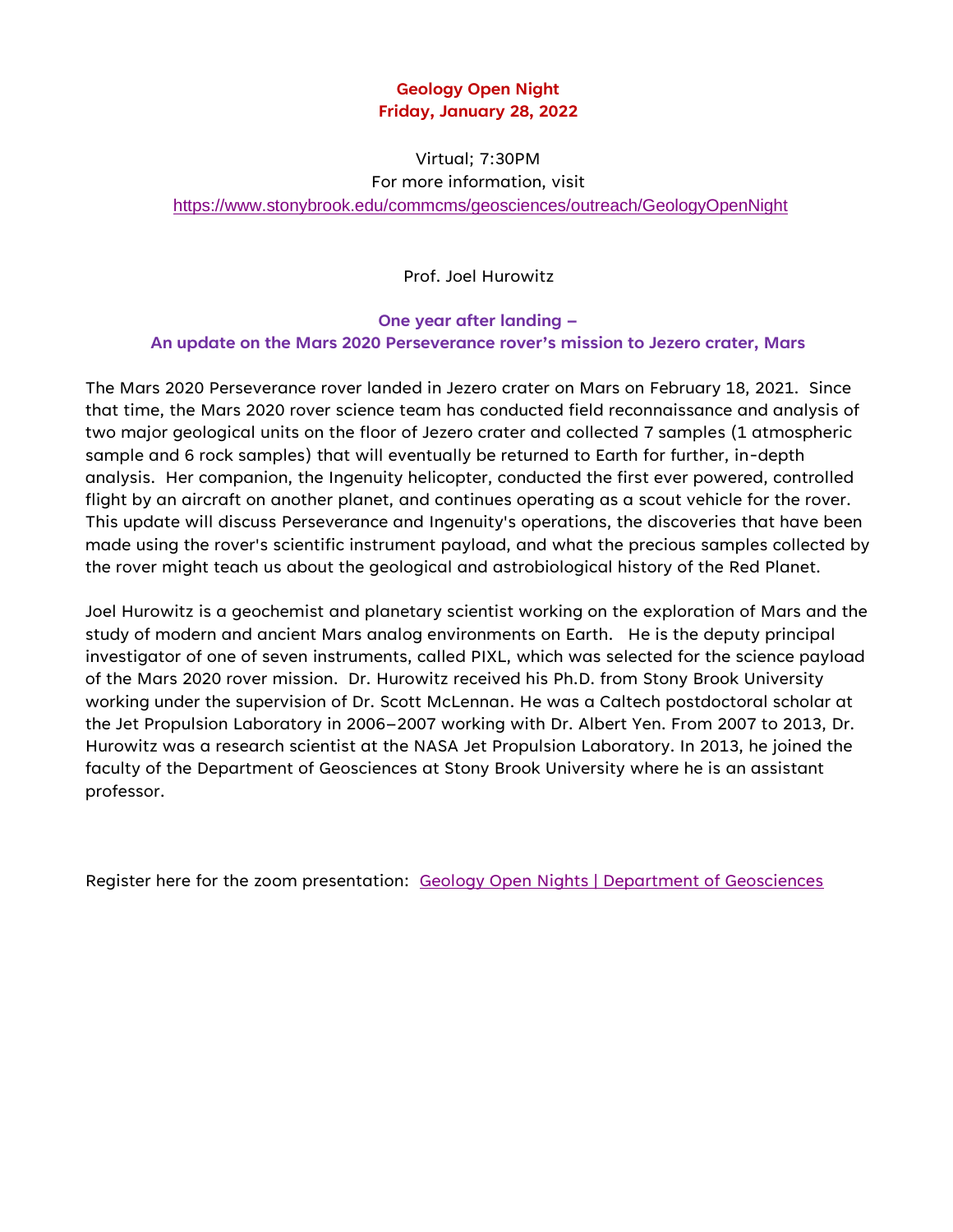#### **Astronomy Open Night Friday, February 4, 2022**

Virtual; 7:30PM For more information, visit <http://www.astro.sunysb.edu/opennight/>

Prof. Jim Lattimer

**The Latest Discoveries about Neutron Stars**

Register here for the zoom presentation: [Astronomy Registration Form](https://docs.google.com/forms/d/e/1FAIpQLSfYIufW8wV9NZJQELSHec9008anWu4qdcVxVj94zE5bhV2MVQ/viewform?fbzx=1339757450909710837)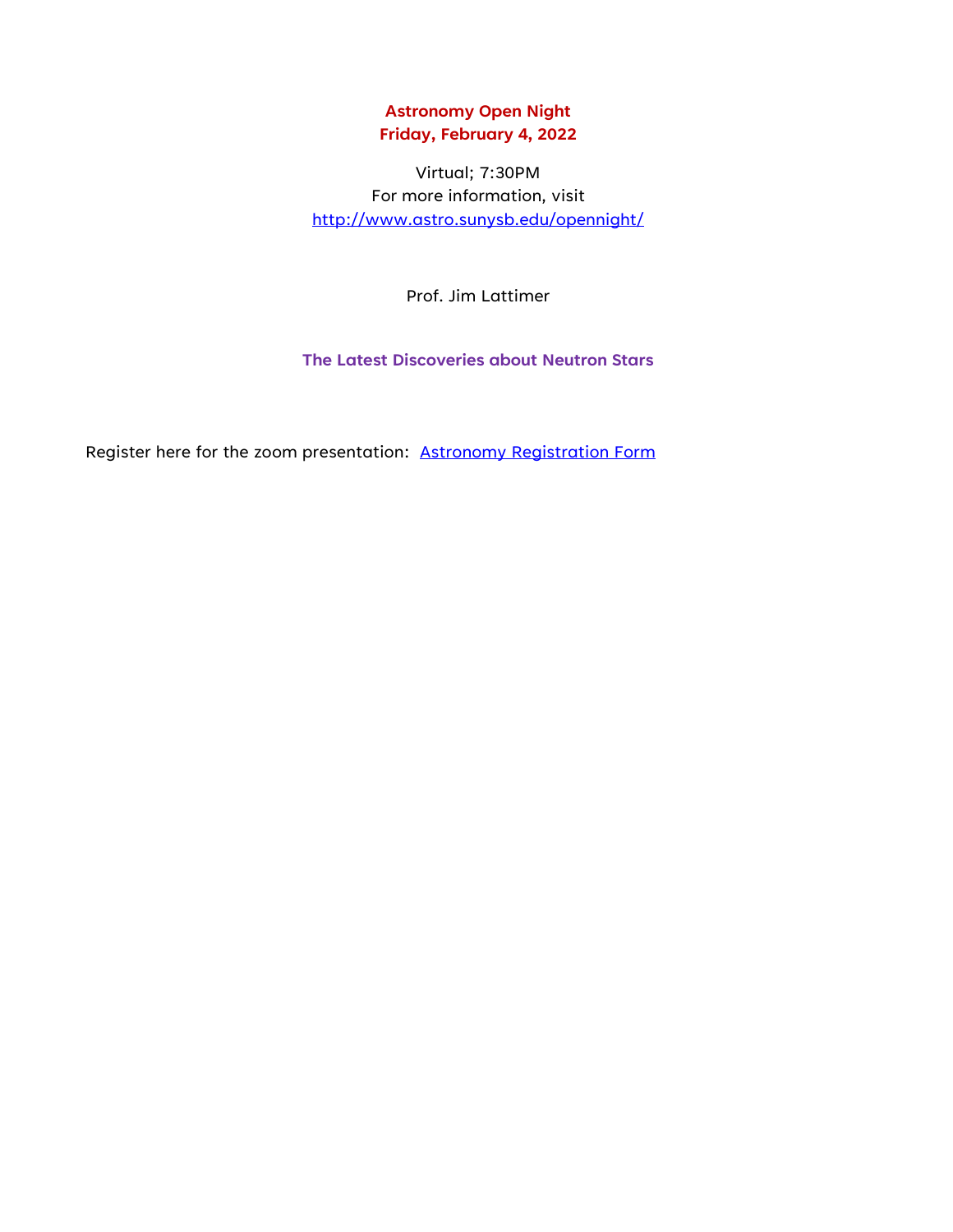#### **Living World Open Night (Darwin Day) Friday, February 11, 2021**

### Virtual; 7:30PM For more information:<https://you.stonybrook.edu/opennights/>

Prof. Chris Simon

**The Evolution of 13- and 17-year Periodical Cicadas; Insects that Count (in fours)?**

The 13- and 17-year periodical cicadas are popular model organisms in evolution and ecology because they predictably appear in enormous, recklessly theatrical, emergences; have a complex biogeography shaped by both spatial and temporal isolation; and include three largely sympatric, parallel species groups that are evolutionary replicates. Magicicada are also relatively easy to capture and manipulate and their spectacular, synchronized mass emergences facilitate citizen science opportunities. I will highlight exciting new developments related to allochronic and parallel speciation, the evolution of 13- and 17-year periodical life cycles, The importance of Magicicada endosymbionts and plans for future genomics research.

Chris Simon is a Professor in the Department of Ecology and Evolutionary Biology at the University of Connecticut (UCONN). She received her BS & MS degrees from the University of Florida and her PhD from SUNY Stony Brook. Projects in her laboratory focus on the systematics, biogeography, and evolution of cicadas and their symbionts worldwide, the application of information on molecular evolutionary processes to the improvement of tree-building, speciation and its relationship to past climates and landforms, the evolution of periodical life cycles, and molecular evolution of the secondary structure of ribosomal RNA. In 2016, Chris Simon was elected an Honorary Fellow of the Royal Society of New Zealand. Her publications since 1994 have attracted more than 13,000 citations. More than 30 undergraduate researchers, 20 graduate students and ten postdoctoral researchers have trained in her laboratory. She credits her success to their enthusiasm, dedication, and hard work.

Register here for access to the zoom presentation: [Living World Registration Form](https://docs.google.com/forms/d/e/1FAIpQLSfCuM6Xk3N9K2NPunPj9uwE5n5zS5lEVg6O9Hd5-s6Hn5N5yQ/viewform)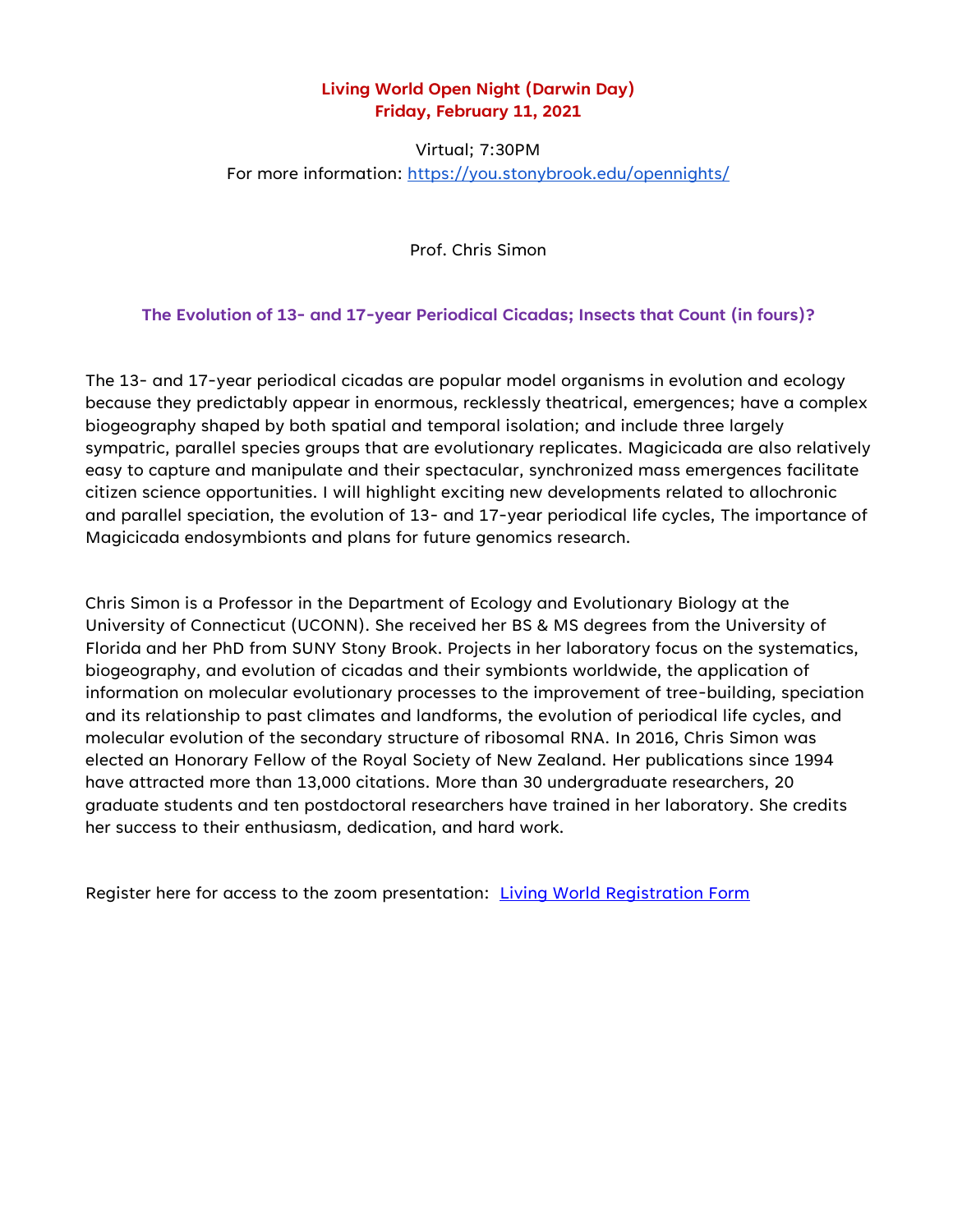# **Physics Open Night Friday, February 18, 2022**

Virtual; 7:30PM For more information, visit <http://www.astro.sunysb.edu/opennight/>

Prof. Chang Kee Jung

**TBD**

Register here for the zoom presentation: World of Physics [Registration Form](https://docs.google.com/forms/d/1GFFCBZ8mROLPTkVLmfyZCNL11AL6JSMQ7IocQWWwYsg/viewform?edit_requested=true)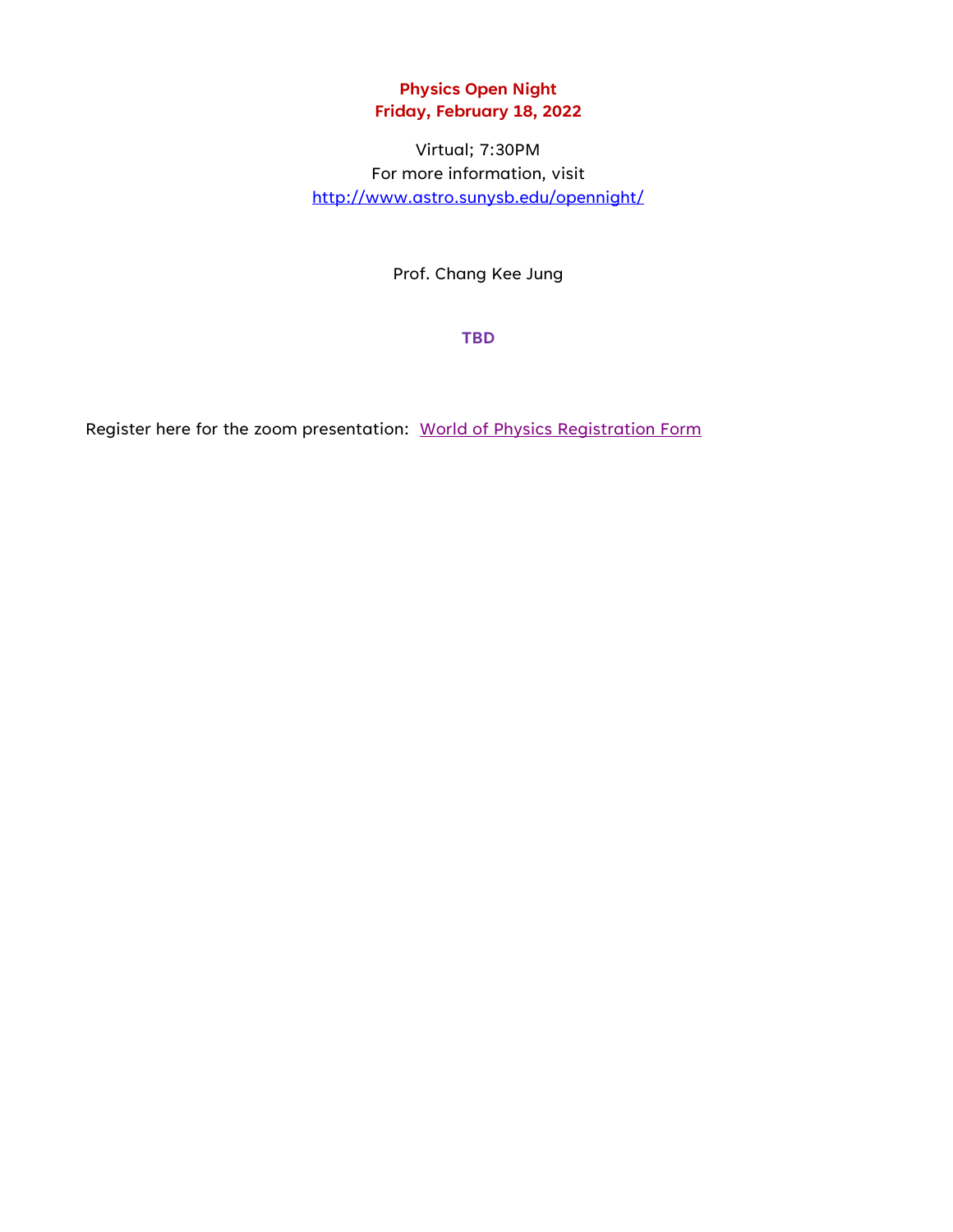# **Geology Open Night Friday, January 28, 2022**

## Virtual; 7:30PM For more information, visit <https://www.stonybrook.edu/commcms/geosciences/outreach/GeologyOpenNight>

Prof. Qingyun Li

**TBD**

Register here for the zoom presentation: [Geology Open Nights | Department of Geosciences](https://www.stonybrook.edu/commcms/geosciences/outreach/GeologyOpenNight)